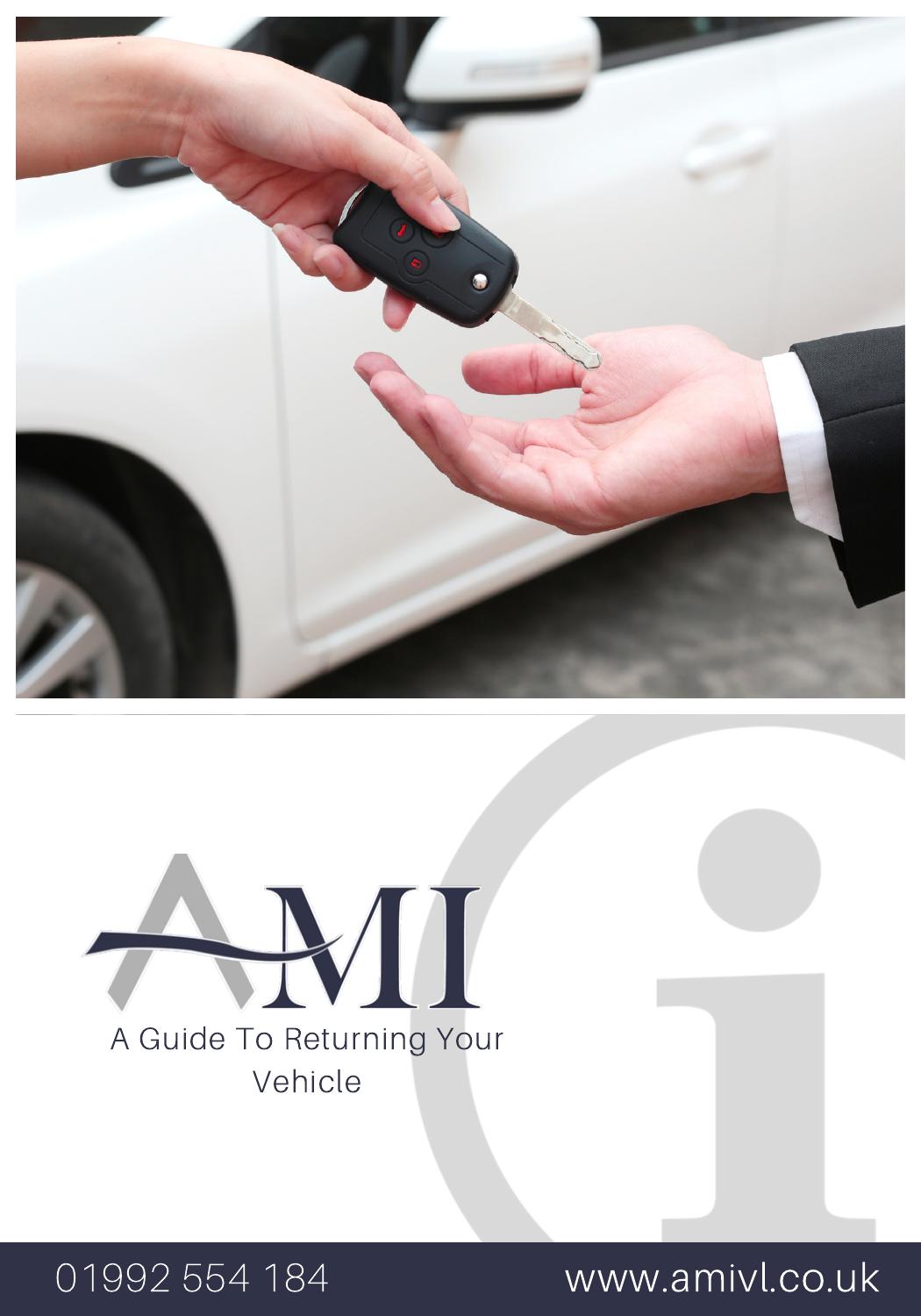# The Fair Wear and Tear Standard

This guide defines the industry standard at return for every aspect of a vehicle's condition. Fair wear and tear occurs when normal usage causes acceptable deterioration to a vehicle. It is not to be confused with damage, which occurs as a result of a specific event or series of events such as impact, inappropriate stowing of items, harsh treatment, negligent acts or omissions.

## Why Do We Have End-of-Lease Charges

End-of-lease charges reflect the loss of value in the vehicle to the leasing company when it is returned in a poorer condition than originally contracted and/or achieves a decrease in value as a result of a failure to use, maintain and look after the vehicle and its equipment.

# Maintenance, Servicing and Repairs

The vehicle must have been inspected and serviced according to the manufacturer's servicing/maintenance schedule. The service book supplied with the vehicle must be present and date-stamped by the service agent/repairer.

All necessary maintenance and repairs must be carried out by a service agent/repairer approved by AMI. If the service record is kept electronically, drivers should ensure the service agent/repairer has re-set the service interval display in the vehicles on board service history unit.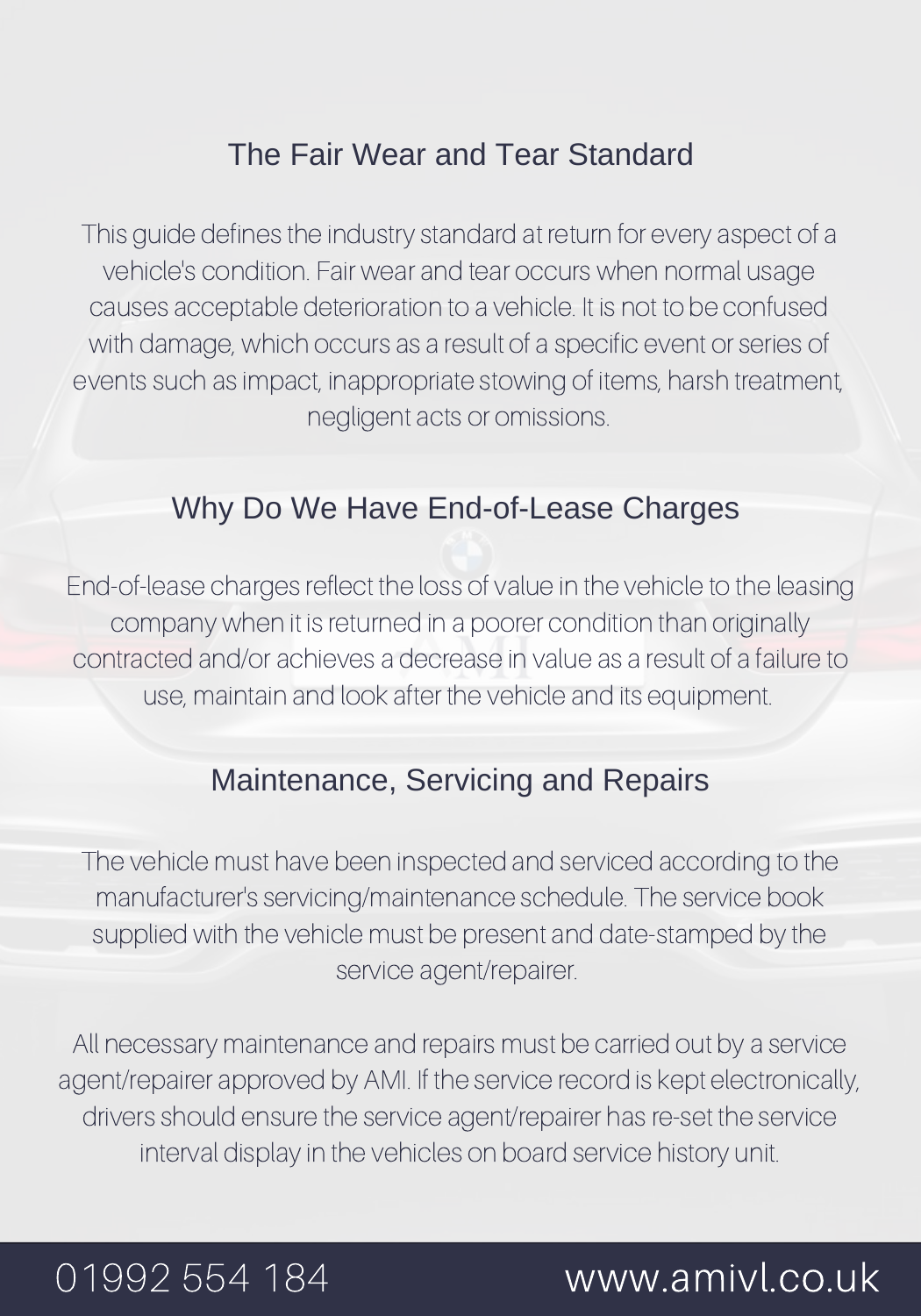# Maintenance, Servicing and Repairs (continued)

Any repairs made to the vehicle must be to a professional standard by repairers who can provide full transferrable warranty to their work.

# Paintwork, Body, Bumpers and Trim

#### Chips

Small areas of chipping, including door edge chipping are acceptable. If the areas of chipping require the entire panel, bumper or trim to be repaired or repainted, the damage is not acceptable.

### **Dents**

Dents (up to 10mm) are acceptable provided there are no more than two per panel and the paint surface is not broken. Dents on the roof or swage line on any panels are not acceptable.

### Scratches

Scratches and abrasions up to 25mm are acceptable, relative to the vehicle's age and mileage, and provided the primer or bare material is not showing.

### Moulding, Wheel Arch Trims

Scuffs and scratches up to 25mm are acceptable provided the moulding or trim is not broken, cracked or deformed.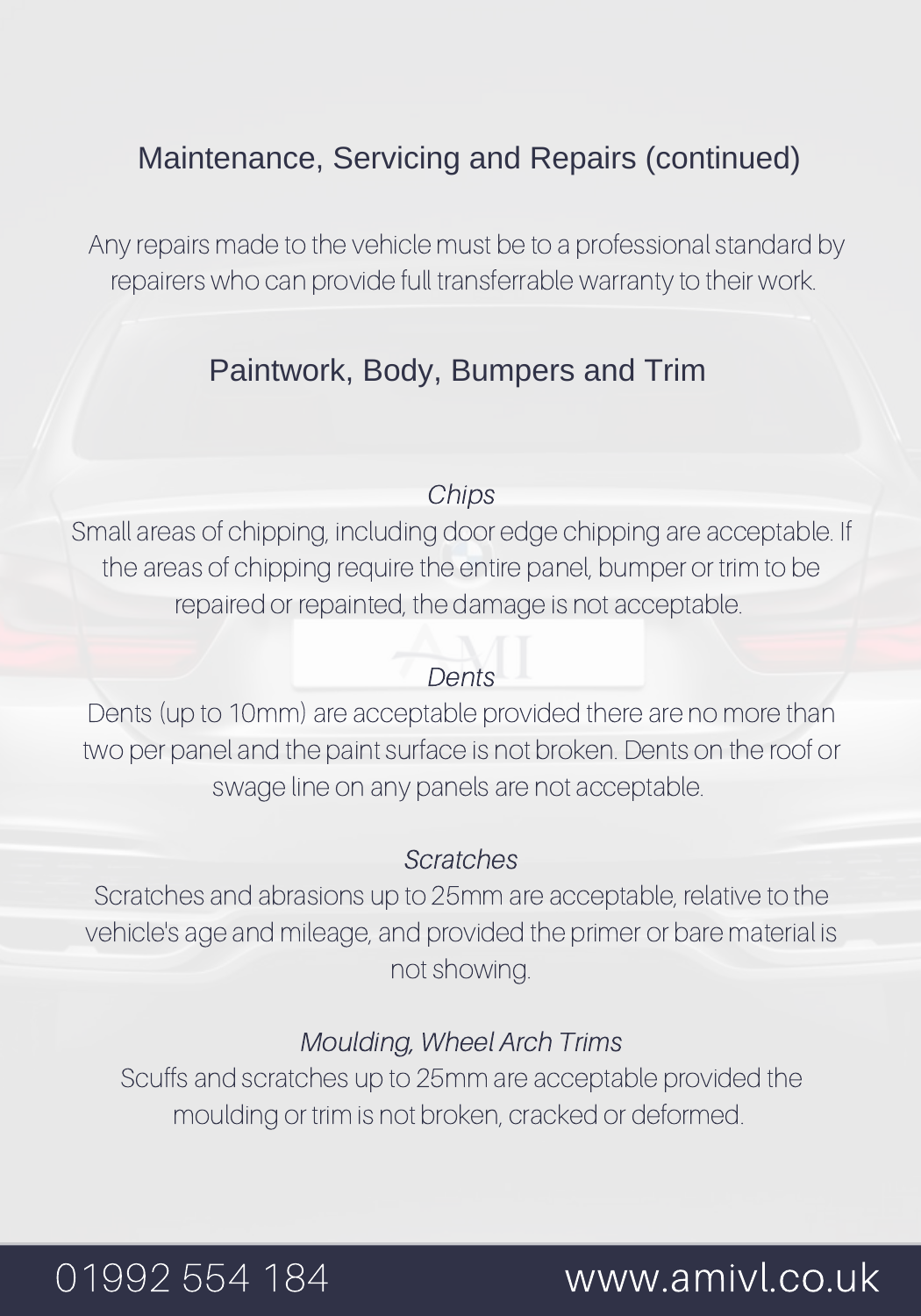# Paintwork, Body, Bumpers and Trim (continued)

Tow Bars

Tow bars must only be fitted with approval from AMI. If fitted, a tow bar must be in good, rust-free condition, with electrical connections that work properly. A ball cover must be in place.

## Windows, Glass, Door Mirrors and Lamps

#### Windows/Windscreens

Light scratching is acceptable provided it does not interfere with the driver's line of sight and any heating elements still work properly. Chips cracks or holes are not acceptable. Repaired chips within the driver's line of sight are not acceptable. Repaired chips outside the driver's line of sight are acceptable provided they are repaired to a professional standard and the work is warranted.

#### Door Mirrors

Missing, cracked or damaged door mirrors are not acceptable. If adjustable and/or heated door mirrors, they must work correctly.

### Lamps and Lenses

All lamps must work. Minor scuff marks or scratches up to 25mm are acceptable. Holes or cracks in the glass or plastic covers of lamp units re not acceptable.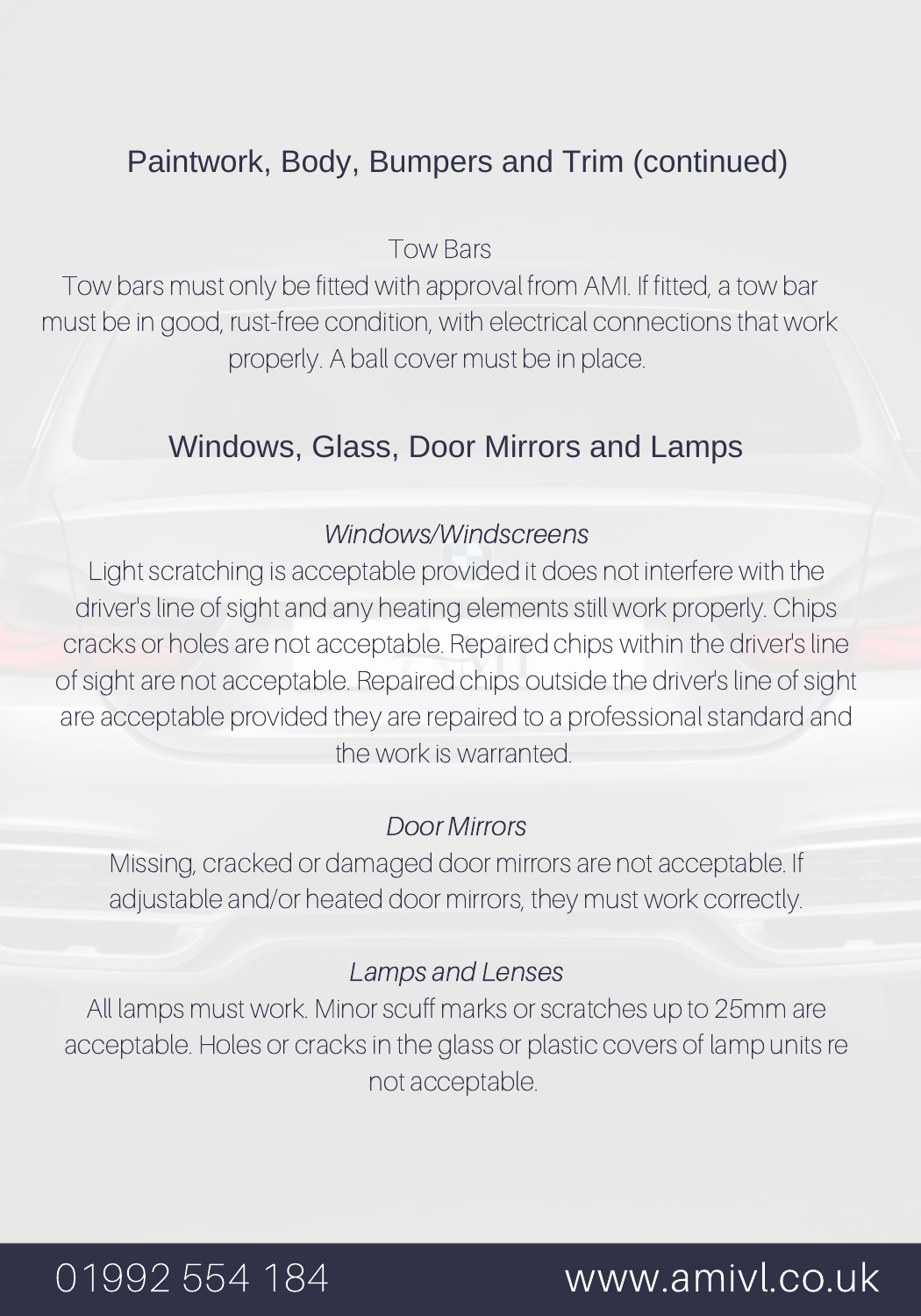# Tyres and Wheels

### Tyre Wear and Damage

All tyres, including any spare, must meet minimum UK legal requirements. There must be no damage to sidewalls or tread.

#### Wheels and Wheel Trims

Dents and holes on wheel rims and wheel trims are not acceptable.

Scuffs totalling up to 50mm on the total circumference of the wheel trim and on alloy wheels are acceptable. Any damage to the wheel spokes and the hub of the alloy wheel is not acceptable.

The emergency tyre inflation canister, if supplied when new, should be in full working order, serviceable and ready for use. A canister that has been partially or fully discharged should be replaced.

## Vehicle Interior

The interior upholstery and trim must be clean and odourless with no burns, scratches, tears or staining.

Carpets should not have holes. Wear and soiling through normal use is acceptable. Interior fittings such as seat belts, rear view mirrors, courtesy lights, sun visors, door bins, must be present, intact and free of damage.